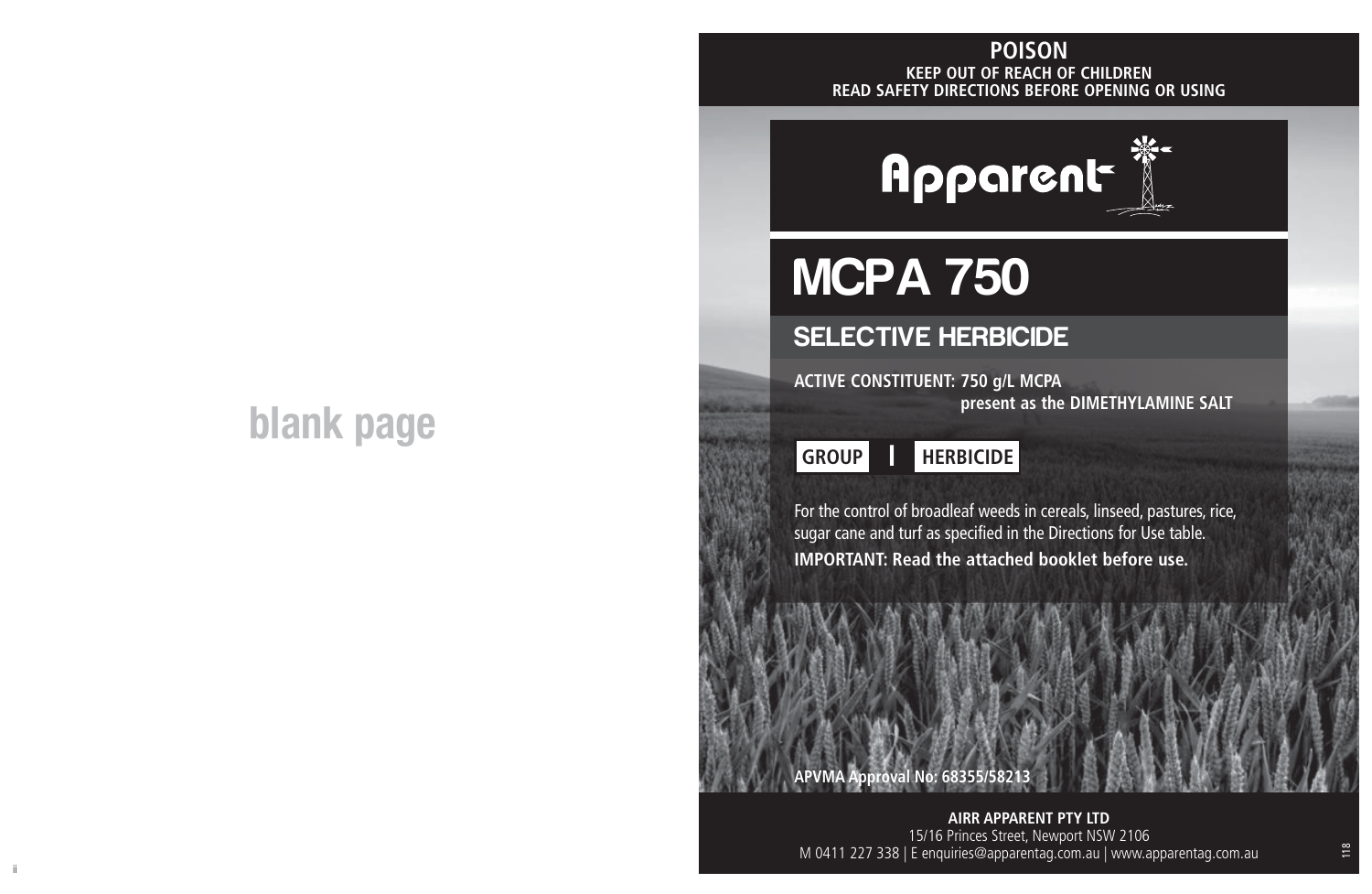#### **DIRECTIONS FOR USE**

**Restraints:** DO NOT apply if crop or weeds are stressed due to dry or excessively moist conditions.<br>DO NOT apply if rain is likely within 6 hours.<br>**1. FIELD CROPS** 

| <b>SITUATION &amp; CROP</b>                | <b>WEEDS CONTROLLED</b>                                                                                                                                                                                              | <b>STATE</b>              | RATE/ha                                                                                                                                         | <b>CRITICAL COMMENTS</b>                                                                                                                                                                                                                                                                                                                                                                                                                                                                                                                                                                                                                                                                                                                                                                         |
|--------------------------------------------|----------------------------------------------------------------------------------------------------------------------------------------------------------------------------------------------------------------------|---------------------------|-------------------------------------------------------------------------------------------------------------------------------------------------|--------------------------------------------------------------------------------------------------------------------------------------------------------------------------------------------------------------------------------------------------------------------------------------------------------------------------------------------------------------------------------------------------------------------------------------------------------------------------------------------------------------------------------------------------------------------------------------------------------------------------------------------------------------------------------------------------------------------------------------------------------------------------------------------------|
| Wheat.                                     | Refer to Weed Table                                                                                                                                                                                                  | TAS. SA only              | $460$ ml $-1.45$ l                                                                                                                              | Apply through the tillering stage after the crop plants have 5 leaves and before they commence jointing.                                                                                                                                                                                                                                                                                                                                                                                                                                                                                                                                                                                                                                                                                         |
| Barley,<br>Oats,                           |                                                                                                                                                                                                                      | QLD only                  |                                                                                                                                                 | Apply from early tillering (4 to 5 fully emerged main stem leaves plus one or more tillers) until before the boot stage (visible swelling of the<br>head at the top of the main stem)                                                                                                                                                                                                                                                                                                                                                                                                                                                                                                                                                                                                            |
| Triticale                                  |                                                                                                                                                                                                                      | NSW, ACT only             |                                                                                                                                                 | Apply 460 mL rate after crop has reached 5 leaf stage and weeds marked in weed table have 3 - 6 leaves. Higher rates after the first node<br>can be felt at the base of a tiller and before swelling of the head can be felt in a tiller.                                                                                                                                                                                                                                                                                                                                                                                                                                                                                                                                                        |
|                                            |                                                                                                                                                                                                                      | VIC only                  | $460 - 960$ ml                                                                                                                                  | Apply 460 mL rate after crop has reached 2-3 leaf stage and weeds marked # in weed table have 2 - 4 leaves. Higher rate after the crop<br>plants have 5 leaves to fully tillered.                                                                                                                                                                                                                                                                                                                                                                                                                                                                                                                                                                                                                |
|                                            |                                                                                                                                                                                                                      | WA only                   | 600 mL - 1.35 L                                                                                                                                 | Apply to crop from 5 leaf to Flag leaf emergence (Zadoks 15 - 37).                                                                                                                                                                                                                                                                                                                                                                                                                                                                                                                                                                                                                                                                                                                               |
| Wheat.<br>Barley, Triticale,<br>Cereal Rye | Capeweed, Double Gee, Erodium, Mustard,<br>Rapistrum, Wild Turnip,<br>Wild Radish                                                                                                                                    | WA only                   | 270 mL plus 350<br>mL diuron (500 g/L<br>flowable)                                                                                              | CROP: 3 - 4 leaf stage (Zadoks 13 - 14).                                                                                                                                                                                                                                                                                                                                                                                                                                                                                                                                                                                                                                                                                                                                                         |
|                                            |                                                                                                                                                                                                                      |                           | 330 mL plus 500                                                                                                                                 | CROP: 4 - 5 leaf stage (Zadoks 14 - 15).                                                                                                                                                                                                                                                                                                                                                                                                                                                                                                                                                                                                                                                                                                                                                         |
|                                            |                                                                                                                                                                                                                      |                           | mL diuron (500 g/L<br>flowable)                                                                                                                 | Apply by aircraft or boom with 20 - 100 L/ha water, when most weeds have germinated and are in 2 - 5 leaf stage. Crop and weeds should<br>be dry at time of application. Some temporary yellowing of crop may occur after application.<br>Undersown sub-clovers may be slightly retarded.<br>DO NOT apply to undersown medics.                                                                                                                                                                                                                                                                                                                                                                                                                                                                   |
|                                            | Amsinckia (Yellow Burr), Capeweed, Charlock Deadnettle,<br>Double Gee (Spiny Emex, Three Corner Jack), Erodium sp.,<br>Mustard, Turnip Weed, White Ironweed (Corn Gromwell,<br>Sheep Weed), Wild Radish, Wild Turnip | NSW, ACT, VIC only        | 330 mL plus<br>500 mL diuron<br>(500 g/L flowable)                                                                                              | Apply by boom spray or aircraft when the crop is at the 3 - 5 leaf stage (NSW, ACT and SA only) and 5 leaf stage (VIC only).<br>Weeds must be in the 2 - 5 leaf stage.<br>DO NOT apply to undersown medic or lucerne.<br>DO NOT use on Kamilaroi, Kite, Olympic or Shortim Wheat.                                                                                                                                                                                                                                                                                                                                                                                                                                                                                                                |
|                                            | Capeweed, Mustard, Three Corner Jack, Turnip Weed,<br>Wild Radish, Wild Turnip, Wards Weed, Common Ice Plant,<br>Pimpernel                                                                                           | SA only                   | 230 mL plus<br>500 ml diuron<br>(500 g/L flowable)                                                                                              | DO NOT use on very light sandy soils.                                                                                                                                                                                                                                                                                                                                                                                                                                                                                                                                                                                                                                                                                                                                                            |
| Wheat,<br>Barley,<br>Oats,                 | Soldier Thistle                                                                                                                                                                                                      | SA only                   | 460 mL plus<br>200 mL Apparent<br>Clopyralid 300                                                                                                | Apply to crop at tillering stage after the crop has 5 leaves and before the crop commences jointing.                                                                                                                                                                                                                                                                                                                                                                                                                                                                                                                                                                                                                                                                                             |
| Triticale                                  | Skeleton Weed                                                                                                                                                                                                        |                           | 660 mL plus<br>500 mL Apparent<br>Clopyralid 300                                                                                                | Apply to rosettes from 5 - 15 cm diameter when the crop is between the leaf and late tillering growth stages. It is essential that all the<br>Skeleton weed is emerged and minimum of 5 cm diameter which is usually not before August. This rate will provide control of Skeleton Weed<br>until harvest and will substantially reduce seed numbers the following season.                                                                                                                                                                                                                                                                                                                                                                                                                        |
| <b>Field Peas</b>                          | Prickly Lettuce<br>(Lactuca serriola)                                                                                                                                                                                | NSW, VIC, TAS, SA<br>only | Weed Stage:<br>4 leaf, 80 mL plus<br>125 mL diflufenican<br>(500 g/L)<br>Weed Stage:<br>6 leaf, 100 mL plus<br>150 mL diflufenican<br>(500 q/L) | FIELD PEAS: Apply early post-emergence after the third node stage and before the start of flowering.<br>Warning: Field peas grown on high pH soils in the presence of free lime may be less tolerant to diflufenican (500 q/L).<br>APPLICATION AND WEED CONTROL: Apply when weeds are actively growing. For optimum results apply 4 to 6 weeks post-sowing.<br>Application beyond 8 weeks post-sowing may result in reduced levels of weed control. In most situations the rate specified for each weed size<br>will give satisfactory control. Under certain conditions such as:<br>• high crop and weed density.<br>· late season germinations,<br>• abnormal weed growth (including early flowering); higher rates of product (up to the maximum rate of application specified for that weed) |
|                                            | Charlock (Wild Mustard)<br>(Sinapis arvensis)                                                                                                                                                                        | NSW, VIC, TAS, SA<br>only | Weed Stage:<br>4 leaf, 80 mL plus<br>125 mL diflufenican<br>(500 g/L)<br>Weed Stage:<br>6 leaf, 100 mL plus<br>150 mL diflufenican<br>(500 a/L) | may be required.<br>Diflufenican (500 g/L) will not effectively control:<br>· regrowth of suppressed weeds,<br>· transplanted weeds.<br>• regrowth from rhizomes or roots.<br>• weeds arowing under stress from previous herbicide applications.                                                                                                                                                                                                                                                                                                                                                                                                                                                                                                                                                 |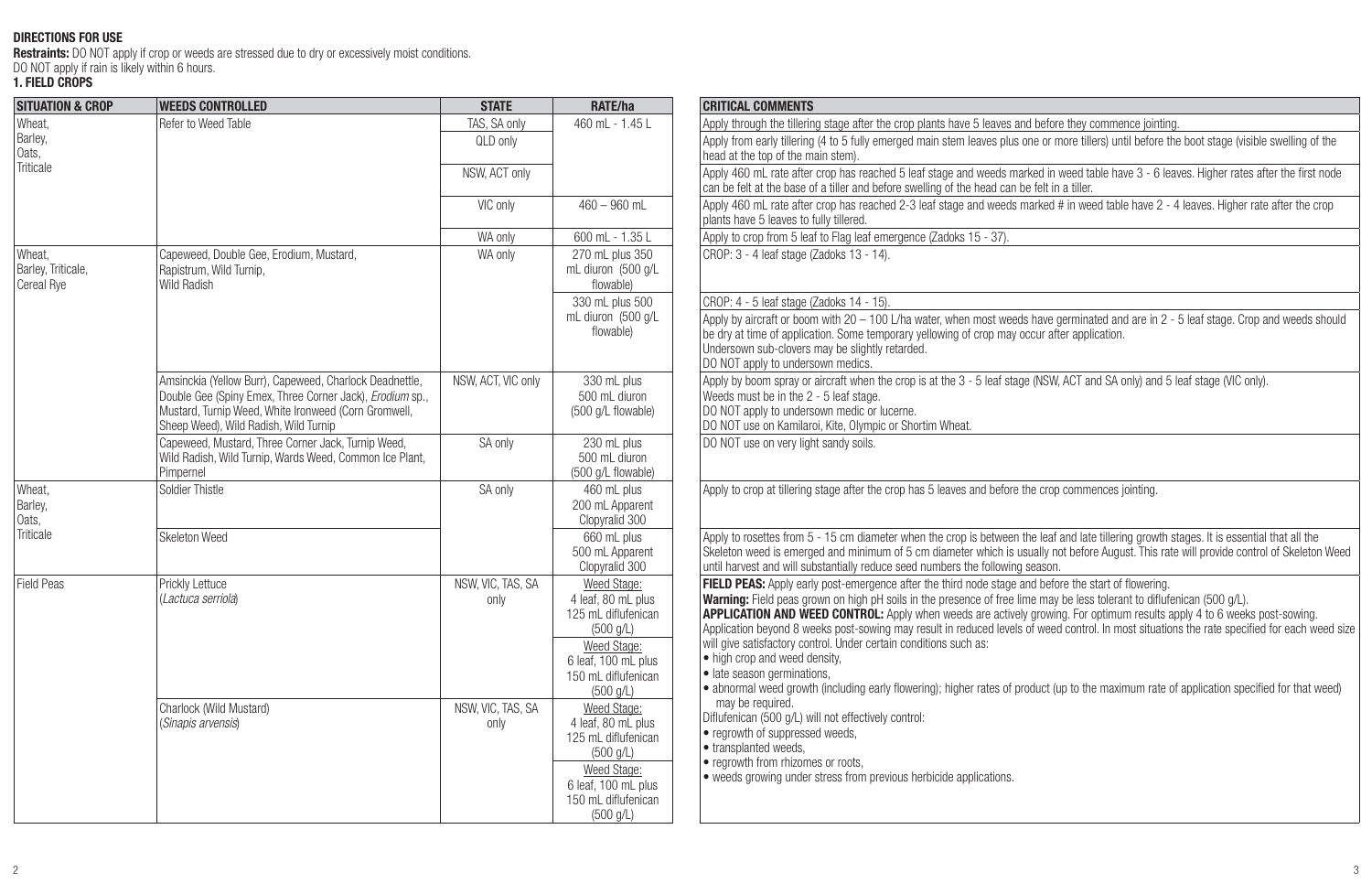| <b>1. FIELD CROPS continued</b> |                                                                                                                                                                    |                                |                                                              |                                                                                                                                                                                                                                                                                                                                                                                                                                                                                                                                                                                                                      |
|---------------------------------|--------------------------------------------------------------------------------------------------------------------------------------------------------------------|--------------------------------|--------------------------------------------------------------|----------------------------------------------------------------------------------------------------------------------------------------------------------------------------------------------------------------------------------------------------------------------------------------------------------------------------------------------------------------------------------------------------------------------------------------------------------------------------------------------------------------------------------------------------------------------------------------------------------------------|
| <b>SITUATION &amp; CROP</b>     | <b>WEEDS CONTROLLED</b>                                                                                                                                            | <b>STATE</b>                   | RATE/ha                                                      | <b>CRITICAL COMMENTS</b>                                                                                                                                                                                                                                                                                                                                                                                                                                                                                                                                                                                             |
| I inseed                        | Refer to Weed Table                                                                                                                                                | QLD only                       | 460 mL - 1.45 L                                              | Apply when crop is 10 - 15 cm tall with at least 170 L/ha of water.                                                                                                                                                                                                                                                                                                                                                                                                                                                                                                                                                  |
|                                 |                                                                                                                                                                    | NSW, ACT, VIC, SA,<br>TAS only | $460 - 730$ mL                                               | DO NOT spray after buds appear. Some wilting effect may be seen following application but crop usually recovers quickly.<br>DO NOT apply by aircraft.                                                                                                                                                                                                                                                                                                                                                                                                                                                                |
| Sugar Cane                      | Blue Top, Chinese Burr, Flannel Weed, Gambia Pea, Bell<br>Vine, Streaked Rattle Pod, Bindweed, Pink Convolvulus.<br>Cupids Flower, Merremia Vine, Morning Glory    | QLD only                       | 930 mL                                                       | Post-emergent: Apply as a directed inter-row spray.<br>DO NOT exceed rates with phenoxy sensitive varieties.                                                                                                                                                                                                                                                                                                                                                                                                                                                                                                         |
|                                 | As above plus Fat Hen. Noogoora Burr                                                                                                                               |                                | 1.451                                                        |                                                                                                                                                                                                                                                                                                                                                                                                                                                                                                                                                                                                                      |
| Rice                            | Dirty Dora, Starfruit, Sedges, Buddah (Butter) Pea                                                                                                                 | NSW only                       | 485 mL to 970 mL                                             | Apply by aircraft at early/mid tillering stage of rice but not later than panicle initiation. Use 485 mL/ha at 35 days after aerial sowing (approx.<br>2 litres per rice plant). Use 970 L/ha at 45 days or more after cereal sowing (3 tillers or more per rice plant). The crop should be sprayed<br>before flowering of the weeds.<br>Water Management: Before herbicide application, lower water level in the bays to at least two thirds of the weed growth for direct contact<br>with MCPA 750. Weeds covered by water will not be controlled. Raise water depth to normal levels 24 hours following spraying. |
| Flax                            | Refer to Weed Table                                                                                                                                                | VIC. TAS only                  | 325 ml                                                       | Apply to crop when 8 - 20 cm high.                                                                                                                                                                                                                                                                                                                                                                                                                                                                                                                                                                                   |
| 2. PASTURES. SEED CROPS & TURF  |                                                                                                                                                                    |                                |                                                              |                                                                                                                                                                                                                                                                                                                                                                                                                                                                                                                                                                                                                      |
| <b>SITUATION &amp; CROP</b>     | <b>WEEDS CONTROLLED</b>                                                                                                                                            | <b>STATE</b>                   | RATE/ha                                                      | <b>CRITICAL COMMENTS</b>                                                                                                                                                                                                                                                                                                                                                                                                                                                                                                                                                                                             |
| <b>Grass Pastures</b>           | Refer to Weed Table                                                                                                                                                | <b>All States</b>              | $460$ ml $-2.7$ l                                            | Apply to established grass based pastures. Damage may occur to legumes if present. See "Legume Tolerance" below.<br>NOTE: Capeweed, Paterson's Curse and Variegated Thistle may be poisonous to stock after spraying.                                                                                                                                                                                                                                                                                                                                                                                                |
|                                 | Salvation Jane                                                                                                                                                     | SA only                        | 660 mL plus<br>400 mL diuron<br>(500 a/L flowable)           | Use this mixture only if spraying is delayed until early winter. Rosettes should not exceed 20 cm diameter.                                                                                                                                                                                                                                                                                                                                                                                                                                                                                                          |
|                                 | Soldier Thistle                                                                                                                                                    |                                | 460 mL - 1.45 L                                              | Use low rate on seedlings with no more than 2 true leaves. Use 100 litres of water for best results. If clover present do not exceed 575 mL.                                                                                                                                                                                                                                                                                                                                                                                                                                                                         |
|                                 | Seedling and established Horehound                                                                                                                                 | NSW, ACT only                  | 2L                                                           | Apply in Autumn when horehound plants are at the seedling stage.<br>If sub-clover or medic plants are present they will be damaged by this application.                                                                                                                                                                                                                                                                                                                                                                                                                                                              |
| <b>Grass Seed Crops</b>         | Refer to Weed Table                                                                                                                                                | QLD, VIC, TAS, SA,<br>WA only  | 460 ml -2.7 l                                                | Apply to established grass seed crops.                                                                                                                                                                                                                                                                                                                                                                                                                                                                                                                                                                               |
| Sub-Clover Seed Crops           | Refer to Weed Table                                                                                                                                                | VIC, SA only                   | $460 - 960$ mL                                               | DO NOT exceed rate specified. Spray in Autumn and early Winter.                                                                                                                                                                                                                                                                                                                                                                                                                                                                                                                                                      |
| Pastures -                      | Caltrop, Capeweed, Charlock, Mustards, Paterson's Curse,                                                                                                           | NSW, ACT, VIC only             | $230 - 930$ mL                                               | Spray actively growing 6 - 8 weeks old weeds. Introduce stock 7 - 10 days after spraying, preferably sheep as cattle are less effective.                                                                                                                                                                                                                                                                                                                                                                                                                                                                             |
| Spray/Graze<br>Technique        | Shepherd's Purse, Saffron, Slender Spear or Variegated<br>Thistle, Turnip Weed, Wild Radish, Wild Turnip                                                           | TAS only                       | 460 mL                                                       | Use stocking rate at least 5 times heavier than normal until weeds have been reduced but before survival of desirable pasture species is<br>threatened. Lucerne and medics may be damaged and should be grazed short before spraying.                                                                                                                                                                                                                                                                                                                                                                                |
|                                 | Refer to Weed Table                                                                                                                                                | WA only                        | 610 mL - 1.25 L                                              | See "Lequme Tolerance" under General Instructions.                                                                                                                                                                                                                                                                                                                                                                                                                                                                                                                                                                   |
|                                 | Capeweed, Dandelion, Seedling Dock, Three Corner Jack,<br>Geranium, Erodium, Mustard, Annual Thistles, Turnip Weed,<br>Wild Radish, Wild Turnip<br>Soldier Thistle | SA only                        | 330 mL<br>395 ml                                             | <b>Precaution:</b> An increased quantity of poisonous plants may be eaten by stock using spray/graze e.g. Caltrop, Capeweed, Paterson's Curse<br>and Variegated Thistle and deaths could result from causes such as nitrate poisoning. With Paterson's Curse, preferably graze stock soon<br>destined for slaughter and avoid extended periods of grazing. Avoid grazing with young or breeding stock.<br>DO NOT graze horses or pigs on Paterson's Curse.                                                                                                                                                           |
|                                 |                                                                                                                                                                    |                                |                                                              | Observe withholding period of at least 7 days after spraying.                                                                                                                                                                                                                                                                                                                                                                                                                                                                                                                                                        |
| Turf                            | Refer to Weed Table                                                                                                                                                | All States                     | 330 mL or 2.8 mL per<br>100 sq. metres                       | Newly laid: Delay until well established or at least two months old. Apply in high volume to actively growing weeds.<br>See "Lequme Tolerance". Buffalo Grass is more easily damaged than other grasses.                                                                                                                                                                                                                                                                                                                                                                                                             |
|                                 |                                                                                                                                                                    |                                | $930$ ml $-1.8$ l or<br>$10 - 19$ mL per $100$<br>sa, metres | <b>Established:</b> Apply in high volume to actively growing weeds.<br>DO NOT mow for 2 days before application. Some transitory damage may occur to fine turf grasses and strawberry clover.<br>See "Lequme Tolerance". Buffalo Grass is more easily damaged than other grasses.                                                                                                                                                                                                                                                                                                                                    |

| 3. SPOT SPRAYING            |                         |              |                                                                                                                                                                                                   |
|-----------------------------|-------------------------|--------------|---------------------------------------------------------------------------------------------------------------------------------------------------------------------------------------------------|
| <b>SITUATION &amp; CROP</b> | <b>WEEDS CONTROLLED</b> | <b>STATE</b> | <b>MIXING RATE/COMMENTS</b>                                                                                                                                                                       |
| High Volume Spraying        | l Refer to Weed Table   | All States   | Use 130 mL/100 L of water for easy to kill weeds such as Wild Turnip, Mustards and Wild Radish.<br>Use 270 mL/100 L of water for more difficult to control weeds such as Docks. Hoary Cress and B |
| Knapsack Application        | l Refer to Weed Table   | All States   | Use 13 mL/10 L of water for easy to kill weeds such as Wild Turnip. Mustards and Wild Radish.<br>Use 27 mL/10 L of water for more difficult to control weeds such as Docks, Hoary Cress and Bind  |

| <b>WEEDS CONTROLLED</b>                                                                                                                                              | <b>STATE</b>                   | RATE/ha                                                   | <b>CRITICAL COMMENTS</b>                                                                                                                                                                                                                                                                                                                                                                                                                                                                                                                                                                                             |  |
|----------------------------------------------------------------------------------------------------------------------------------------------------------------------|--------------------------------|-----------------------------------------------------------|----------------------------------------------------------------------------------------------------------------------------------------------------------------------------------------------------------------------------------------------------------------------------------------------------------------------------------------------------------------------------------------------------------------------------------------------------------------------------------------------------------------------------------------------------------------------------------------------------------------------|--|
| Refer to Weed Table                                                                                                                                                  | QLD only                       | 460 mL - 1.45 L                                           | Apply when crop is 10 - 15 cm tall with at least 170 L/ha of water.                                                                                                                                                                                                                                                                                                                                                                                                                                                                                                                                                  |  |
|                                                                                                                                                                      | NSW. ACT. VIC. SA.<br>TAS only | $460 - 730$ mL                                            | DO NOT spray after buds appear. Some wilting effect may be seen following application but crop usually recovers quickly.<br>DO NOT apply by aircraft.                                                                                                                                                                                                                                                                                                                                                                                                                                                                |  |
| Blue Top, Chinese Burr, Flannel Weed, Gambia Pea, Bell<br>Vine, Streaked Rattle Pod, Bindweed, Pink Convolvulus,<br>Cupids Flower, Merremia Vine, Morning Glory      | QLD only                       | 930 ml                                                    | Post-emergent: Apply as a directed inter-row spray.<br>DO NOT exceed rates with phenoxy sensitive varieties.                                                                                                                                                                                                                                                                                                                                                                                                                                                                                                         |  |
| As above plus Fat Hen, Noogoora Burr                                                                                                                                 |                                | 1.45L                                                     |                                                                                                                                                                                                                                                                                                                                                                                                                                                                                                                                                                                                                      |  |
| Dirty Dora, Starfruit, Sedges, Buddah (Butter) Pea                                                                                                                   | NSW only                       | 485 ml to 970 ml                                          | Apply by aircraft at early/mid tillering stage of rice but not later than panicle initiation. Use 485 mL/ha at 35 days after aerial sowing (approx.<br>2 litres per rice plant). Use 970 L/ha at 45 days or more after cereal sowing (3 tillers or more per rice plant). The crop should be sprayed<br>before flowering of the weeds.<br>Water Management: Before herbicide application, lower water level in the bays to at least two thirds of the weed growth for direct contact<br>with MCPA 750. Weeds covered by water will not be controlled. Raise water depth to normal levels 24 hours following spraying. |  |
| Refer to Weed Table                                                                                                                                                  | VIC. TAS only                  | 325 ml                                                    | Apply to crop when $8 - 20$ cm high.                                                                                                                                                                                                                                                                                                                                                                                                                                                                                                                                                                                 |  |
| <b>G</b> TURF                                                                                                                                                        |                                |                                                           |                                                                                                                                                                                                                                                                                                                                                                                                                                                                                                                                                                                                                      |  |
| <b>WEEDS CONTROLLED</b>                                                                                                                                              | <b>STATE</b>                   | RATE/ha                                                   | <b>CRITICAL COMMENTS</b>                                                                                                                                                                                                                                                                                                                                                                                                                                                                                                                                                                                             |  |
| Refer to Weed Table                                                                                                                                                  | All States                     | $460$ ml $-2.7$ l                                         | Apply to established grass based pastures. Damage may occur to legumes if present. See "Legume Tolerance" below.<br>NOTE: Capeweed, Paterson's Curse and Variegated Thistle may be poisonous to stock after spraying.                                                                                                                                                                                                                                                                                                                                                                                                |  |
| Salvation Jane                                                                                                                                                       | SA only                        | 660 mL plus<br>400 mL diuron<br>(500 g/L flowable)        | Use this mixture only if spraying is delayed until early winter. Rosettes should not exceed 20 cm diameter.                                                                                                                                                                                                                                                                                                                                                                                                                                                                                                          |  |
| Soldier Thistle                                                                                                                                                      |                                | 460 mL - 1.45 L                                           | Use low rate on seedlings with no more than 2 true leaves. Use 100 litres of water for best results. If clover present do not exceed 575 mL                                                                                                                                                                                                                                                                                                                                                                                                                                                                          |  |
| Seedling and established Horehound                                                                                                                                   | NSW, ACT only                  | 2L                                                        | Apply in Autumn when horehound plants are at the seedling stage.<br>If sub-clover or medic plants are present they will be damaged by this application.                                                                                                                                                                                                                                                                                                                                                                                                                                                              |  |
| Refer to Weed Table                                                                                                                                                  | QLD, VIC, TAS, SA,<br>WA only  | 460 ml -2.7 l                                             | Apply to established grass seed crops.                                                                                                                                                                                                                                                                                                                                                                                                                                                                                                                                                                               |  |
| Refer to Weed Table                                                                                                                                                  | VIC. SA only                   | $460 - 960$ mL                                            | DO NOT exceed rate specified. Spray in Autumn and early Winter.                                                                                                                                                                                                                                                                                                                                                                                                                                                                                                                                                      |  |
| Caltrop, Capeweed, Charlock, Mustards, Paterson's Curse,<br>Shepherd's Purse, Saffron, Slender Spear or Variegated<br>Thistle, Turnip Weed, Wild Radish, Wild Turnip | NSW, ACT, VIC only<br>TAS only | $230 - 930$ mL<br>460 ml                                  | Spray actively growing 6 - 8 weeks old weeds. Introduce stock 7 - 10 days after spraying, preferably sheep as cattle are less effective.<br>Use stocking rate at least 5 times heavier than normal until weeds have been reduced but before survival of desirable pasture species is<br>threatened. Lucerne and medics may be damaged and should be grazed short before spraying.                                                                                                                                                                                                                                    |  |
| Refer to Weed Table                                                                                                                                                  | WA only                        | 610 mL - 1.25 L                                           | See "Lequme Tolerance" under General Instructions.                                                                                                                                                                                                                                                                                                                                                                                                                                                                                                                                                                   |  |
| Capeweed, Dandelion, Seedling Dock, Three Corner Jack,<br>Geranium, Erodium, Mustard, Annual Thistles, Turnip Weed,<br>Wild Radish, Wild Turnip                      | SA only                        | 330 mL                                                    | Precaution: An increased quantity of poisonous plants may be eaten by stock using spray/graze e.g. Caltrop, Capeweed, Paterson's Curse<br>and Variegated Thistle and deaths could result from causes such as nitrate poisoning. With Paterson's Curse, preferably graze stock soon<br>destined for slaughter and avoid extended periods of grazing. Avoid grazing with young or breeding stock.                                                                                                                                                                                                                      |  |
| Soldier Thistle                                                                                                                                                      |                                | 395 mL                                                    | DO NOT graze horses or pigs on Paterson's Curse.<br>Observe withholding period of at least 7 days after spraying.                                                                                                                                                                                                                                                                                                                                                                                                                                                                                                    |  |
| Refer to Weed Table                                                                                                                                                  | All States                     | 330 mL or 2.8 mL per<br>100 sq. metres                    | Newly laid: Delay until well established or at least two months old. Apply in high volume to actively growing weeds.<br>See "Legume Tolerance". Buffalo Grass is more easily damaged than other grasses.                                                                                                                                                                                                                                                                                                                                                                                                             |  |
|                                                                                                                                                                      |                                | 930 ml - 1.8 l or<br>$10 - 19$ mL per $100$<br>sq. metres | Established: Apply in high volume to actively growing weeds.<br>DO NOT mow for 2 days before application. Some transitory damage may occur to fine turf grasses and strawberry clover.<br>See "Lequme Tolerance". Buffalo Grass is more easily damaged than other grasses.                                                                                                                                                                                                                                                                                                                                           |  |
|                                                                                                                                                                      |                                |                                                           |                                                                                                                                                                                                                                                                                                                                                                                                                                                                                                                                                                                                                      |  |
|                                                                                                                                                                      |                                |                                                           |                                                                                                                                                                                                                                                                                                                                                                                                                                                                                                                                                                                                                      |  |

| <b>MIXING RATE/COMMENTS</b>                                                                            |
|--------------------------------------------------------------------------------------------------------|
| Use 130 mL/100 L of water for easy to kill weeds such as Wild Turnip, Mustards and Wild Radish.        |
| Use 270 mL/100 L of water for more difficult to control weeds such as Docks. Hoary Cress and Bindweed. |
| Use 13 mL/10 L of water for easy to kill weeds such as Wild Turnip, Mustards and Wild Radish.          |
| Use 27 mL/10 L of water for more difficult to control weeds such as Docks, Hoary Cress and Bindweed.   |
|                                                                                                        |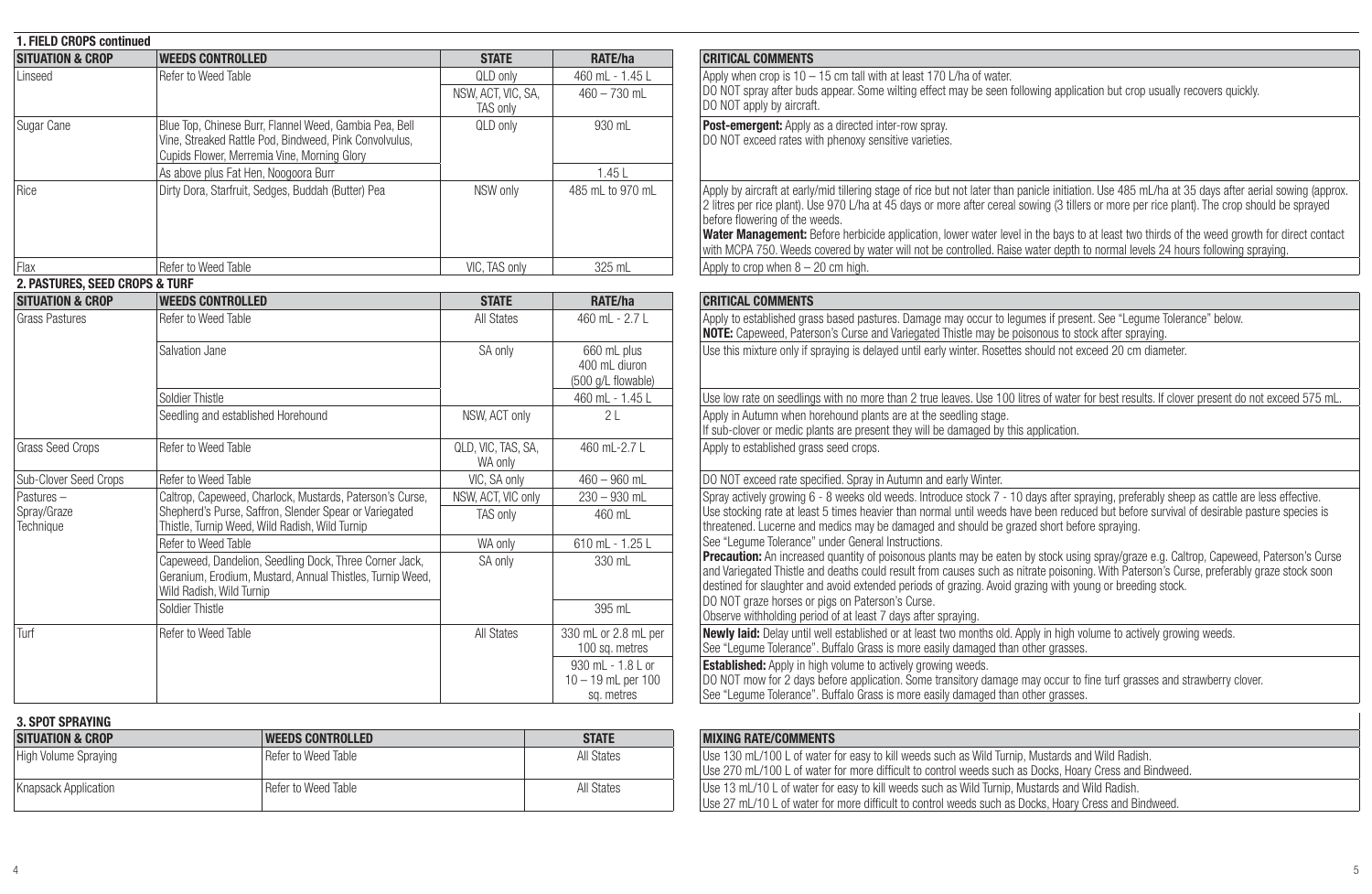#### **4. NON-CROP AREAS, FALLOW LAND, INDUSTRIAL & COMMERCIAL AREAS, RIGHTS-OF-WAY**

| <b>SITUATION &amp; CROP</b>                      | <b>WEEDS CONTROLLED</b> | <b>STATE</b>  | RATE/ha             | <b>CRITICAL COMMENTS</b> |
|--------------------------------------------------|-------------------------|---------------|---------------------|--------------------------|
| Non-Crop areas, Fallow Land, Refer to Weed Table |                         | ΑIΙ           | Refer to Weed Table | Apply at rates shown in  |
| Industrial and Commercial                        |                         | <b>States</b> |                     |                          |
| Areas, Rights-of-way                             |                         |               |                     |                          |

**NOT TO BE USED FOR ANY PURPOSE, OR IN ANY MANNER, CONTRARY TO THIS LABEL UNLESS AUTHORISED UNDER APPROPRIATE LEGISLATION.**

#### **WITHHOLDING PERIOD:**

#### **CEREALS, PASTURE: DO NOT GRAZE OR CUT STOCK FOOD FOR 7 DAYS AFTER APPLICATION. HARVEST WITHHOLDING PERIOD: NOT REQUIRED WHEN USED AS DIRECTED.**

#### **WEED TABLE:**

Where weeds are to be sprayed in a crop or pasture situation, use only the rate given for the particular crop or situation indicated under the Directions for Use table. In most cases this will give control, however some hard to kill weeds or those in advanced stages of growth may only be suppressed. The rates listed in the Weed Table below are for use where weeds only are present and no crop or pasture is involved. Use at these rates in a crop or pasture other than for spot spraying may cause damage. This product should only be used in those States where a rate or range of rates is indicated for the particular weeds listed.

#### **APPLICATION RATE PER HECTARE**

#### **\* Refer to Critical Comments for Wheat, Barley, Oats, Triticale**

| <b>WEEDS</b>                 |            | <b>CRITICAL COMMENTS</b> |                          |                          |                          |                          |                            |
|------------------------------|------------|--------------------------|--------------------------|--------------------------|--------------------------|--------------------------|----------------------------|
|                              | <b>VIC</b> | <b>NSW, ACT</b>          | <b>SA</b>                | <b>TAS</b>               | <b>OLD</b>               | <b>WA</b>                |                            |
| <b>Ball Mustard</b>          |            |                          | 1.15L                    |                          |                          |                          | Apply at rosette stage.    |
| <b>Bathurst Burr</b>         | 1.35L      | 660 mL - 1.35 L          | 1.35L                    | 1.35L                    | 1.35L                    | 1.35L                    | Spray young seedlings o    |
| <b>Black Bindweed</b>        | ×          | 970 mL - 1.35 L          | ÷                        |                          | 930 mL - 1.35 L          | $\overline{\phantom{a}}$ | Apply at young stage pr    |
| Californian Burr             |            | 660 mL - 1.35 L          | ÷.                       | 1.45L                    |                          |                          | Spray young seedlings o    |
| Cape Tulip                   |            |                          |                          |                          | ÷.                       | 1.35L                    | Apply just prior to flower |
| Capeweed                     | ×          | 1.45L                    | 1.45L                    | 1.45L                    | 1.45L                    | $\overline{\phantom{a}}$ | Apply at seedling stage.   |
| <b>Carrot Weed</b>           | 1.351      |                          |                          |                          | 1.35L                    |                          | Apply at seedling stage.   |
| Charlock                     | 460 mL     | 660 mL                   | 460 mL                   | 660mL - 1.45L            | 460 mL                   | ÷                        | Spray up to rosette stag   |
| <b>Cutleaf Mignonette</b>    | ä,         |                          | 1.45L                    |                          | $\bar{\phantom{a}}$      | ÷.                       | Apply at young rosette s   |
| Dandelion                    | 1.35L      | 1.35L                    | 1.35L                    | 1.35L                    | 1.35L                    | 1.35L                    | Apply at young rosette s   |
| Deadnettle                   | ÷          | 1.45L                    | ÷.                       |                          | 1.45L                    | ÷.                       | Moderately susceptible.    |
| <b>Docks</b>                 | 960 mL     | ä,                       | 1.45L                    | 1.45L                    | $\mathbf{r}$             | ÷                        | Apply at rosette stage a   |
| Fat Hen                      | 1.35L      | 660 mL - 1.35 L          |                          | 1.35L                    | 1.35L                    | ä,                       | Spray up to rosette stag   |
| Fennel                       | 1.8L       | 1.8L                     | 1.8L                     | 1.8L                     | 1.8L                     | ÷.                       | Apply at young stage.      |
| <b>Field Bindweed</b>        | 1.35L      | ä,                       | 1.35L                    | 1.35L                    | 1.35L                    | 1.35L                    | Apply at bud stage, repe   |
| <b>Field Cress</b>           |            |                          |                          | 1.45L                    |                          |                          | Apply at young stage.      |
| Flatweed or Catsear          | ÷          | $\overline{a}$           | ÷                        | 1.45L                    | ÷                        | 930 mL                   | Apply when weeds are "     |
| Fumitory - red               | 930 mL     | 930 mL                   | 930 mL                   | ÷.                       | 930 mL                   | ä,                       | Apply at young stage pr    |
| Hedge Mustard                | 730 mL*    |                          | 460 mL                   | 460 mL                   | 460 mL                   | 825 mL                   | Apply at rosette stage.    |
| Hexham Scent or<br>Melilotus | 960 mL     | 800 mL                   | 930 mL                   |                          | 930 mL                   |                          | Apply at young seedling    |
| <b>Hoary Cress</b>           | 3L         | ÷.                       | 1.45L                    | ÷.                       | 3L                       | ÷.                       | Apply before flowering.    |
| Horehound                    | $\sim$     | 2L                       | 1.45L                    | $\overline{\phantom{a}}$ | $\overline{\phantom{a}}$ | $\overline{\phantom{a}}$ | Apply at rosette stage.    |
| <b>Lesser Swinecress</b>     |            |                          |                          | 1.45L                    | $\bar{\phantom{a}}$      |                          | Apply at young stage.      |
| Lincoln Weed                 | ×          | ÷                        | 460 mL                   |                          | ÷,                       | ÷                        | Apply at rosette stage.    |
| London Rocket                | ×,         | $\overline{\phantom{a}}$ | $\overline{\phantom{a}}$ | $\sim$                   | $\sim$                   | 825 mL                   |                            |

### Spray young seedlings only. Annly at young stage prior to flowering Spray voung seedlings only. Apply just prior to flowering. Gives mild suppression only. Apply at seedling stage. Apply at seedling stage. Spray up to rosette stage. Apply at young rosette stage. Apply at young rosette stage. Moderately susceptible. Apply at seedling stage. Apply at rosette stage and before flower heads emerge. Only the top growth of old established plants will be affected Spray up to rosette stage. Annly at bud stage, repeating over several seasons. Apply when weeds are 10 - 15 cm high. Apply at young stage prior to flowering. Apply at rosette stage. Apply at young seedling stage. Apply before flowering Apply at rosette stage. Apply at young stage.

Apply at rates shown in Weed Table when weeds only are present and non crop or pasture is involved.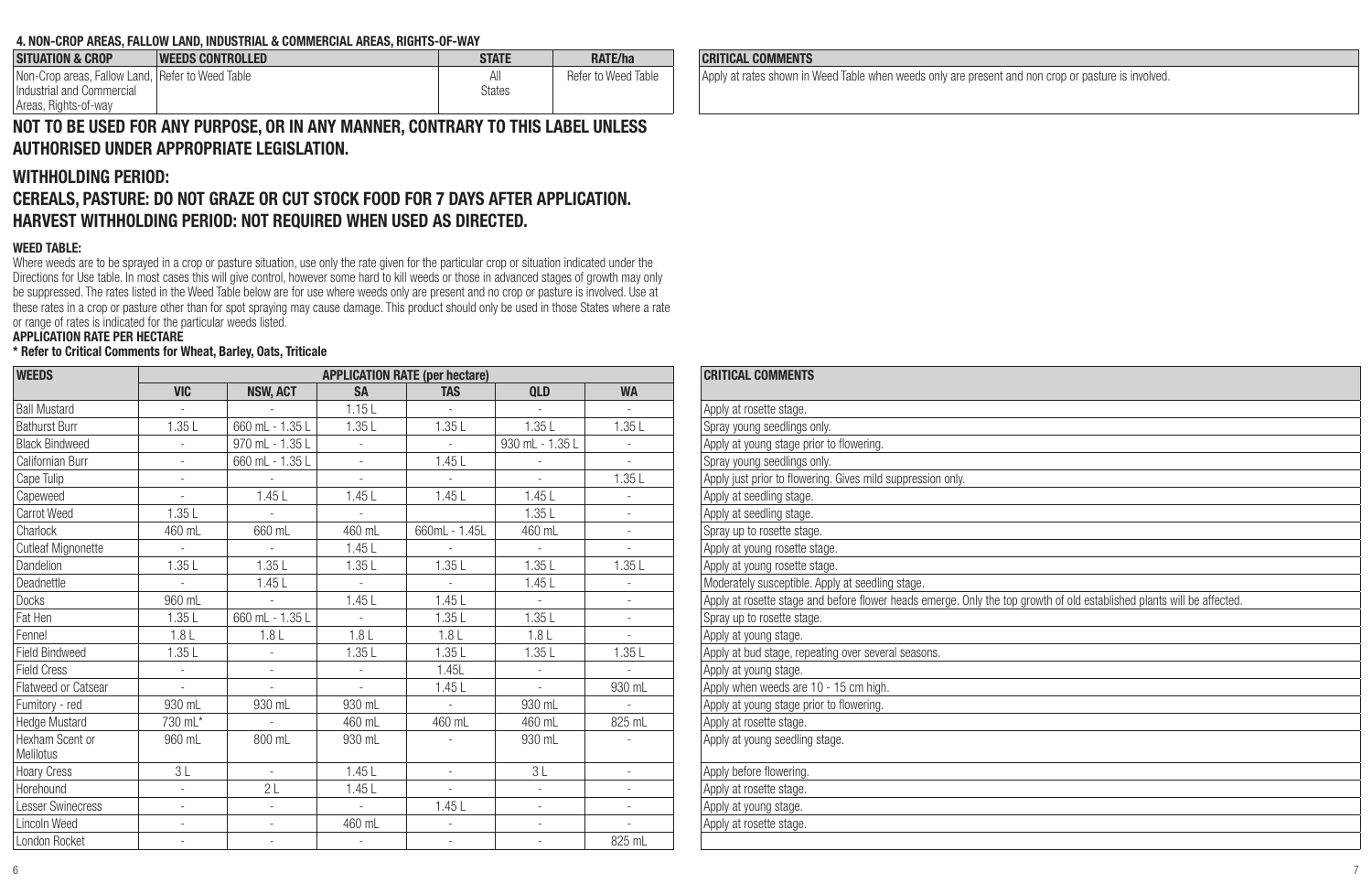#### **APPLICATION RATE PER HECTARE continued**

| <b>WEEDS</b>          |                |                 | <b>APPLICATION RATE (per hectare)</b> | <b>CRITICAL COMMENTS</b> |                 |                          |                                                                            |
|-----------------------|----------------|-----------------|---------------------------------------|--------------------------|-----------------|--------------------------|----------------------------------------------------------------------------|
|                       | <b>VIC</b>     | <b>NSW. ACT</b> | <b>SA</b>                             | <b>TAS</b>               | <b>QLD</b>      | <b>WA</b>                |                                                                            |
| Lupins                |                | 460 mL - 960 mL |                                       |                          |                 | 825 mL                   | Spray up to 10 cm high.                                                    |
| Mintweed              | 1.35L          | 1.35L           |                                       |                          | 1.35L           |                          | Spray young seedlings only.                                                |
| Mustards              | 730 mL*        | 660 mL          | 730 mL                                | 730 mL                   | ä,              | 825 mL                   | Spray up to rosette stage.                                                 |
| Noogoora Burr         | 1.35 L         | 660 mL - 1.35 L | 1.35L                                 |                          | 1.35L           | 1.35L                    | Spray young seedlings only.                                                |
| Opium Poppy           |                |                 |                                       | 1.45L                    |                 |                          | Apply at young stage.                                                      |
| Paterson's Curse      | ÷              | 660 mL - 960 mL |                                       |                          | 2.7L            |                          | Apply at early rosette stage.                                              |
| Pimpernel             |                |                 | 460 mL                                |                          |                 |                          | Apply at rosette stage.                                                    |
| Plantains             | $\sim$         | 1.35L           | $\sim$                                | 1.35L                    | 1.35L           | $\overline{\phantom{a}}$ | Apply at young stage.                                                      |
| Rapeseed              | ä,             | 660 mL - 960 mL | ÷.                                    |                          |                 |                          | Spray up to rosette stage.                                                 |
| Rough Poppy           | ×,             | 460 mL - 960 mL |                                       |                          |                 |                          | Spray up to rosette stage.                                                 |
| Safflower             | ×,             | 460 mL - 660 mL | ×.                                    |                          | ٠               | ×.                       | Spray up to rosette stage.                                                 |
| Shepherds Purse       |                |                 |                                       | 1.45L                    |                 |                          | Apply at rosette stage.                                                    |
| Skeleton Weed         |                | 960 mL - 1.35 L |                                       |                          |                 |                          | Spray rosettes before aerial growth commences.                             |
| Sorrel                | з.             |                 | 1.45L                                 | ×.                       | ×.              | ÷                        | Apply at rosette stage.                                                    |
| Stinkwort             | 1.35L          | 660 mL - 960 mL | 1.35L                                 |                          |                 | 1.35L                    | Apply when weeds are 10 - 15 cm high.                                      |
| Sunflower (seedlings) |                | 690 mL - 1 L    |                                       |                          |                 |                          | Spray up to rosette stage.                                                 |
| Thistles- Artichoke   | 1.05L          |                 | 1.45L                                 | ×.                       | 1.35L           | 460 mL                   | Apply at rosette stage.                                                    |
| Nodding               |                | 1.65L           |                                       |                          |                 |                          | Spray early rosettes. Repeat spray required in following Spring or Autumn. |
| Saffron               | 960 mL -1.65 L | 660 mL - 1.35 L | 930 mL-1.65 L                         | 930 mL-1.65 l            | 930 mL - 1.65 L | 960 mL - 1.65 L          | Spray up to rosette stage (September WA).                                  |
| Scotch or Cotton      | 1.45L          |                 | 460 mL - 930 mL                       | 1.45L                    |                 |                          | Apply at seedling stage.                                                   |
| Slender               | 21             | 660 mL - 1.35 L | 660 ml                                | 2L                       | ÷               | 2L                       | Spray young seedlings only.                                                |
| Soldier               | 730 mL         |                 | 730 mL                                |                          |                 | ×,                       | Spray young seedlings. Use higher rate for larger weeds.                   |
| <b>Thistles</b>       |                | 960 mL - 1.35 L |                                       | 1.45L                    |                 |                          | Apply at rosette stage.                                                    |
| Spear                 |                |                 |                                       |                          |                 |                          |                                                                            |
| Star                  |                |                 | 730 - 930 mL                          |                          |                 |                          | Spray young seedlings. Use higher rate for larger weeds.                   |
| - Variegated          | 960 mL         | 660 mL-1.35 L   | 460 mL - 930 mL                       | 960 mL                   | 960 mL          | 960 mL                   | Spray young seedlings only. Use 1.35 L/ha (SA) for well developed weeds.   |
| <b>Turnip Weed</b>    | 730 mL*        | 660 mL*         | 660 mL                                |                          |                 |                          | Spray up to rosette stage.                                                 |
| Wild Artichoke        |                |                 | 1.45L                                 |                          |                 |                          | Apply at rosette stage.                                                    |
| Wild Radish           | 930 mL         | 660 mL*         | 930 mL                                | 1.35L                    | 460 mL - 730 mL | 800 ml                   | Spray up to rosette stage.                                                 |
| Wild Turnip           | 730 ml         | 660 mL*         | 460 ml                                | 1.35L                    | 460 mL - 730 mL | 600 ml                   | Spray up to rosette stage.                                                 |

**GENERAL INSTRUCTIONS**<br>Weeds should be sprayed while actively growing and at their most susceptible stage. As a general guide, annuals should be sprayed when young and perennials just prior to appearance of bud stage. Extremes of cold or drought are unfavourable. The best conditions are when the soil is moist, weather fine and rain unlikely within 6 hours following application.

DO NOT spray crops or weeds outside the stages indicated in 'Critical Comments' as damage, loss of yield or inadequate weed control may result. DO NOT spray in high winds.

#### **APPLICATION/MIXING INFORMATION**

This product mixes readily with water. Half fill the spray tank with clean water and add the required amount of product. Agitate thoroughly before adding the remaining water.

#### **BOOM SPRAYING**

- Use 30 120 litres of water per hectare.
- Use minimum of 170 litres water per hectare for LINSEED.

#### **AERIAL SPRAYING**

• Use 10 - 90 litres water per hectare.

| <b>CRITICAL COMMENTS</b>                                                   |
|----------------------------------------------------------------------------|
| Spray up to 10 cm high.                                                    |
| Spray young seedlings only.                                                |
| Spray up to rosette stage.                                                 |
| Spray young seedlings only.                                                |
| Apply at young stage.                                                      |
| Apply at early rosette stage.                                              |
| Apply at rosette stage.                                                    |
| Apply at young stage.                                                      |
| Spray up to rosette stage.                                                 |
| Spray up to rosette stage.                                                 |
| Spray up to rosette stage.                                                 |
| Apply at rosette stage.                                                    |
| Spray rosettes before aerial growth commences.                             |
| Apply at rosette stage.                                                    |
| Apply when weeds are 10 - 15 cm high.                                      |
| Spray up to rosette stage.                                                 |
| Apply at rosette stage.                                                    |
| Spray early rosettes. Repeat spray required in following Spring or Autumn. |
| Spray up to rosette stage (September WA).                                  |
| Apply at seedling stage.                                                   |
| Spray young seedlings only.                                                |
| Spray young seedlings. Use higher rate for larger weeds.                   |
| Apply at rosette stage.                                                    |
| Spray young seedlings. Use higher rate for larger weeds.                   |
| Spray young seedlings only. Use 1.35 L/ha (SA) for well developed weeds.   |
| Spray up to rosette stage.                                                 |
| Apply at rosette stage.                                                    |
| Spray up to rosette stage.                                                 |
| Spray up to rosette stage                                                  |

#### **EQUIPMENT MAINTENANCE AND USAGE**

Equipment that has been used for this chemical should not be used for the application of other materials to sensitive plants unless it has been cleaned with Spraymate Tank and Equipment Cleaner or well washed out with a 2% solution of cloudy ammonia followed by several clear water rinses.

#### **RESISTANT WEEDS WARNING**



Apparent MCPA 750 Selective Herbicide is a member of the Phenoxy group of herbicides. This product has the disruptors of plant cell growth mode of action. For weed resistance management this product is a Group I Herbicide. Some naturally-occurring weed biotypes resistant to this product and other Group I herbicides may exist through normal genetic variability in any weed population. The resistant individuals can eventually dominate the weed population if these herbicides are used repeatedly. These resistant weeds will not be controlled by this product or other Group I herbicides.

Since the occurrence of resistant weeds is difficult to detect prior to use, AIRR Apparent Pty Ltd accepts no liability for any losses that may result from the failure of this product to control resistant weeds.